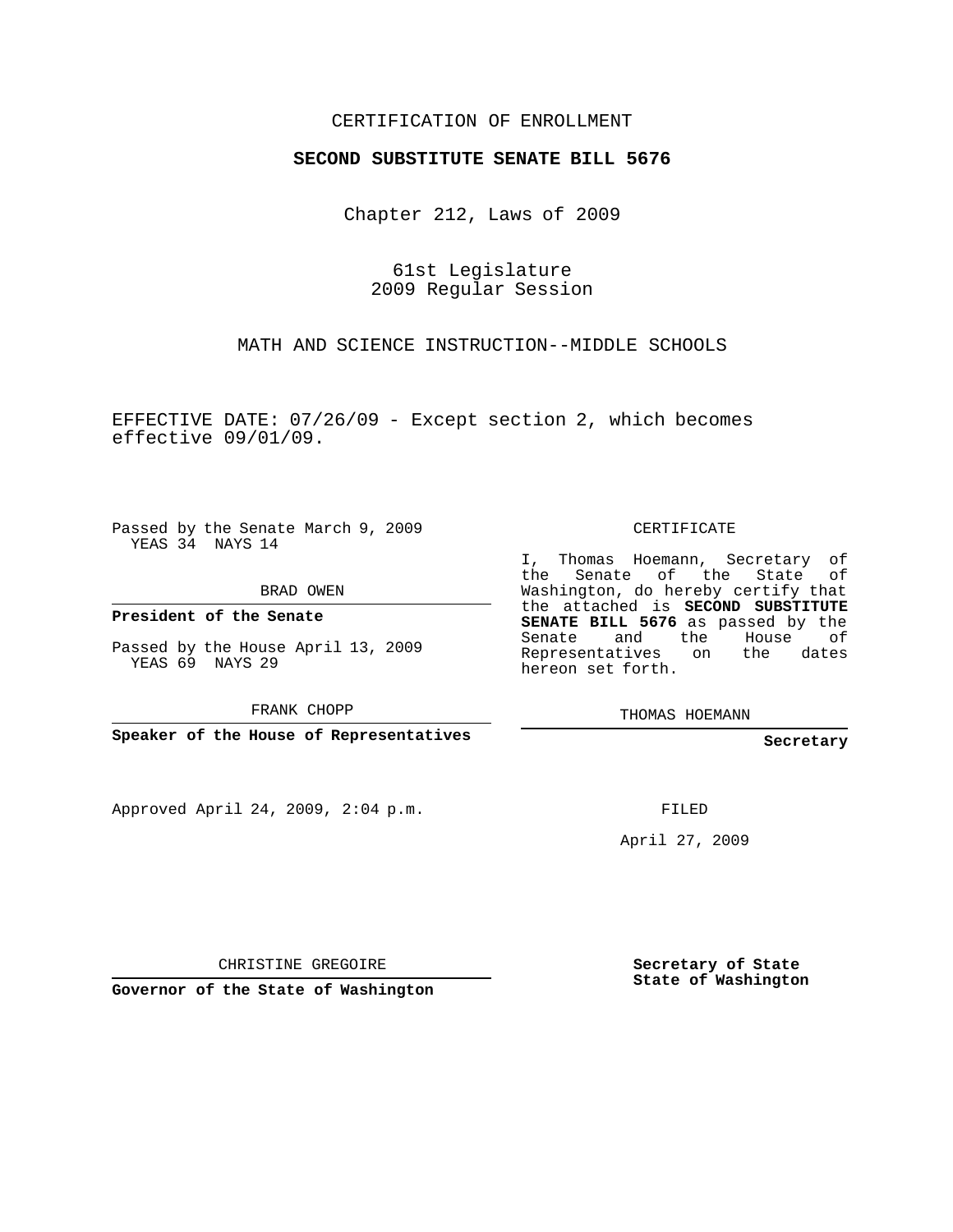## **SECOND SUBSTITUTE SENATE BILL 5676** \_\_\_\_\_\_\_\_\_\_\_\_\_\_\_\_\_\_\_\_\_\_\_\_\_\_\_\_\_\_\_\_\_\_\_\_\_\_\_\_\_\_\_\_\_

\_\_\_\_\_\_\_\_\_\_\_\_\_\_\_\_\_\_\_\_\_\_\_\_\_\_\_\_\_\_\_\_\_\_\_\_\_\_\_\_\_\_\_\_\_

Passed Legislature - 2009 Regular Session

## **State of Washington 61st Legislature 2009 Regular Session**

**By** Senate Ways & Means (originally sponsored by Senators McAuliffe, Rockefeller, Jarrett, Fairley, Hobbs, Schoesler, and Shin; by request of Superintendent of Public Instruction)

READ FIRST TIME 03/02/09.

 AN ACT Relating to middle school career and technical education; amending RCW 28A.230.130; creating new sections; and providing an effective date.

BE IT ENACTED BY THE LEGISLATURE OF THE STATE OF WASHINGTON:

 NEW SECTION. **Sec. 1.** The legislature finds that significant efforts are under way to improve mathematics and science instruction in Washington's public schools through development and adoption of new learning standards, identification of aligned curriculum, and expanded opportunities for professional development for teachers. A significant emphasis has also been made on improving career and technical education programs focused on high-demand programs. Middle schools have successfully served one thousand four hundred full-time equivalent students in career and technical programs rich in science, technology, engineering, and mathematics through a grant program. The legislature concludes that opportunities for hands-on and applied learning in these programs should be extended to middle school students on an ongoing, statewide basis so that students are prepared to take advantage of more advanced coursework in high school and postsecondary education.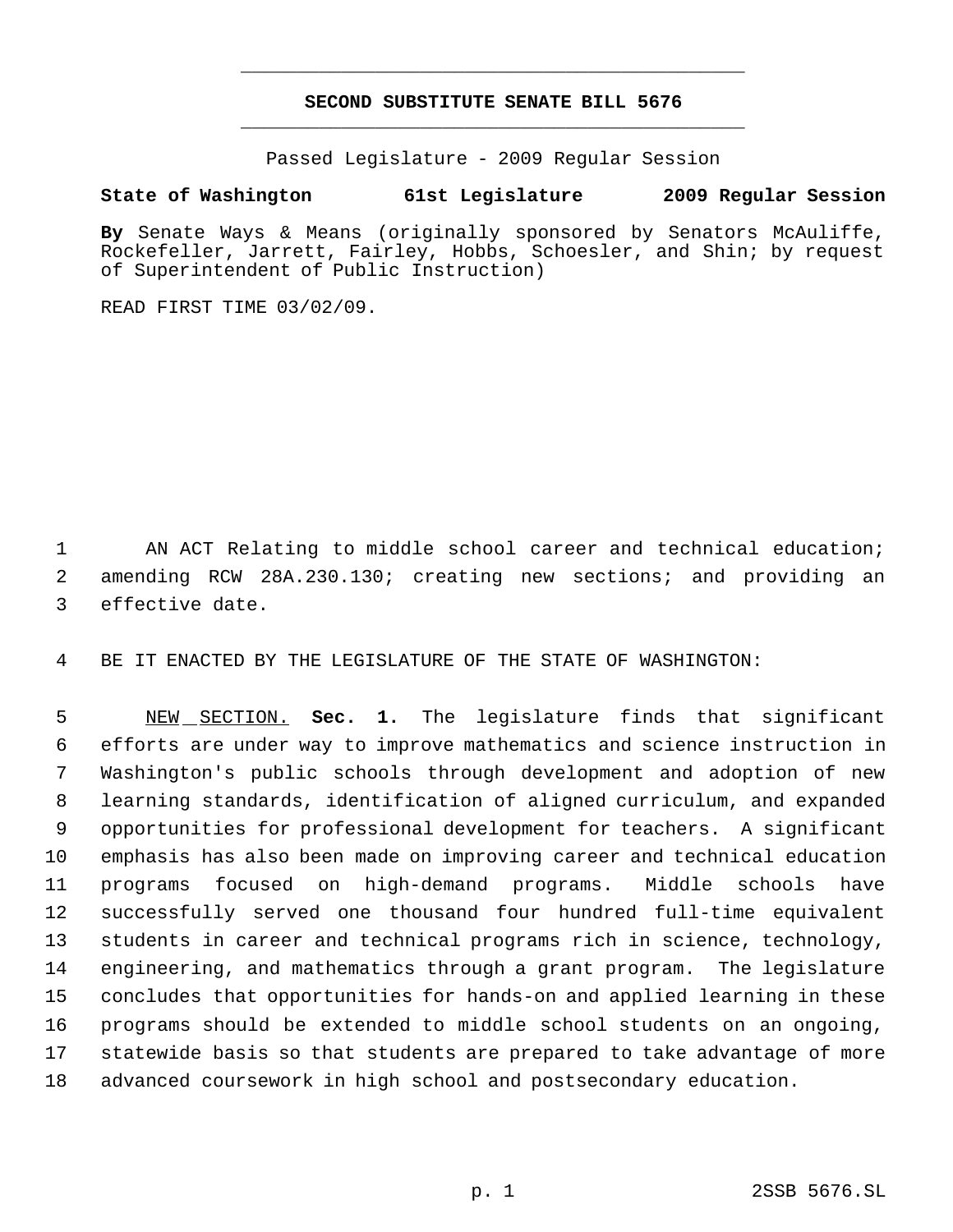**Sec. 2.** RCW 28A.230.130 and 2007 c 396 s 14 are each amended to read as follows:

 (1) All public high schools of the state shall provide a program, directly or in cooperation with a community college or another school district, for students whose educational plans include application for entrance to a baccalaureate-granting institution after being granted a high school diploma. The program shall help these students to meet at least the minimum entrance requirements under RCW 28B.10.050.

 (2) All public high schools of the state shall provide a program, directly or in cooperation with a community or technical college, a skills center, an apprenticeship committee, or another school district, for students who plan to pursue career or work opportunities other than entrance to a baccalaureate-granting institution after being granted a high school diploma. These programs may:

 (a) Help students demonstrate the application of essential academic learning requirements to the world of work, occupation-specific skills, knowledge of more than one career in a chosen pathway, and 18 employability and leadership skills; and

 (b) Help students demonstrate the knowledge and skill needed to prepare for industry certification, and/or have the opportunity to articulate to postsecondary education and training programs.

22 (3) ((Within funds specifically appropriated therefor,))  $\Delta$  middle school that receives approval from the office of the superintendent of 24 public instruction to provide a career and technical program in 25 science, technology, engineering, or mathematics directly to students shall receive funding at the same rate as a high school operating a similar program. Additionally, a middle school that provides a hands-28 on experience in ((math-and)) science<sub>r</sub>\_technology, engineering, or mathematics with an integrated curriculum of academic content and career and technical education, and includes a career and technical education exploratory component shall also qualify for the career and technical education funding.

 NEW SECTION. **Sec. 3.** Section 2 of this act takes effect September 1, 2009.

NEW SECTION. **Sec. 4.** If specific funding for the purposes of this